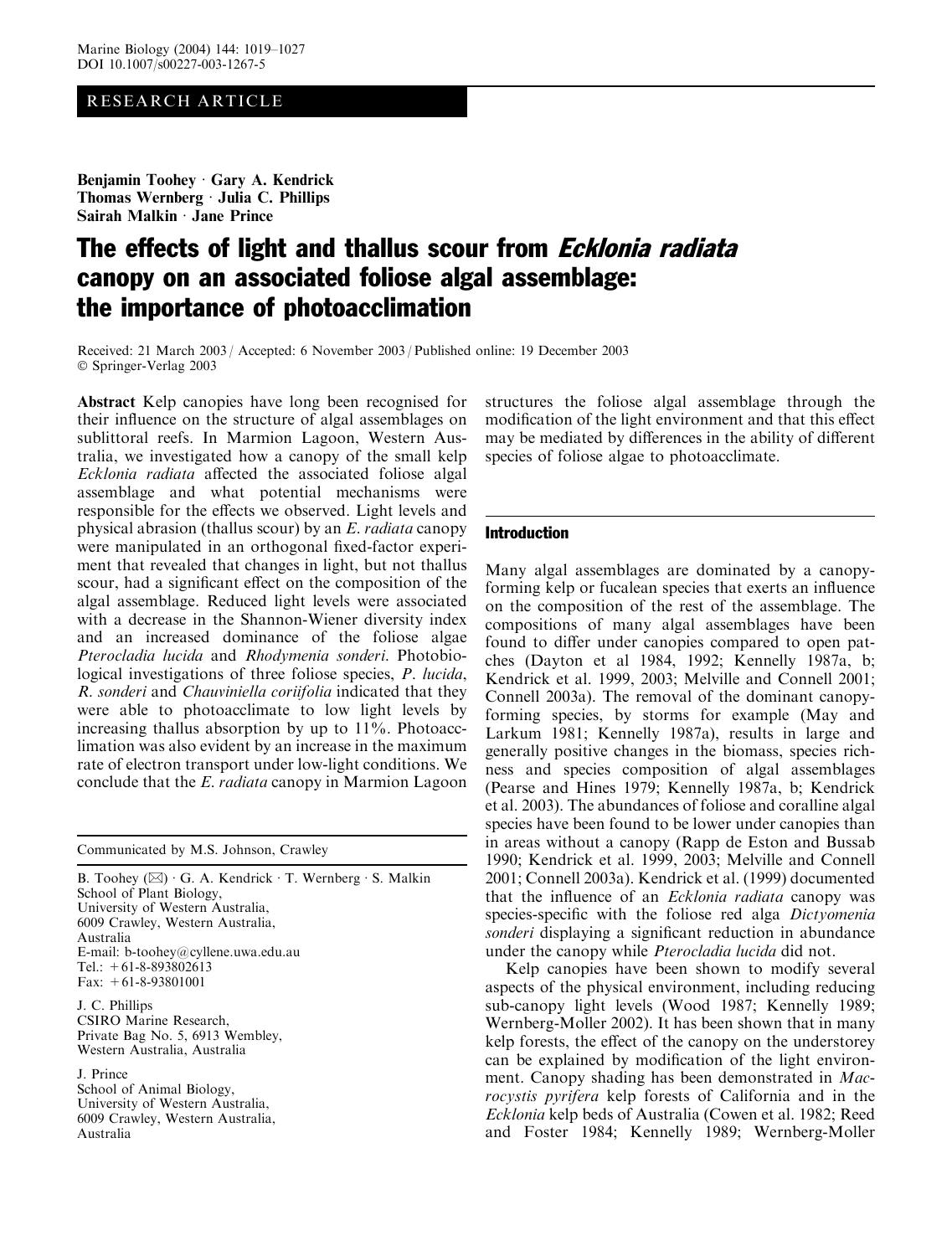2002). The mechanism underlying the influence on foliose algae of a reduction in light has been less studied. Some foliose species are found to dominate under canopies whereas others are restricted to high-light gaps in the canopy. This paper addresses individual species' responses to different light environments.

In Macrocystis forests the evidence for canopy shading is extensive, and assemblage changes can be clearly attributed to shading by a canopy that floats at the water's surface (Kennelly 1994). However, as an  $E$ . radiata canopy lies relatively close to the substratum, it not only reduces sub-canopy light levels but also scours the substratum (Fletcher and Day 1983; Kennelly 1989; Connell 2003b), and hence some of the effect of an Ecklonia canopy on the understorey assemblage could also be explained by thallus scour rather than canopy shading alone.

The only study to look simultaneously at the effect of E. radiata canopy shading and thallus scour on the understorey algal assemblage was by Kennelly (1989). He carried out two individual experiments, one on each factor, and concluded that thallus scour had no significant effects on the assemblage and that reduced light alone could explain the canopy's influence on the understorey. However, Kennelly's study was conducted in a sheltered embayment (Sydney Harbour, New South Wales), where exposure to oceanic swells was relatively low. Thallus scour may prove to have an equal or greater influence as compared with canopy shading in more exposed locations where large swell frequently creates intense scouring of the substratum. Furthermore, as other factors, such as sediments, have been shown to have an interactive effect with light on algal assemblages (Connell 2003a), thallus scour may also interact with canopy shading in its effect on the foliose algal assemblage. In this study we have conducted an experiment which looks at both individual and interactive effects of light and thallus scour on the foliose algal assemblage in an exposed location.

From previous research, it was already known that a proportion of the effect of an E. radiata canopy could be explained by canopy shading (Kirkman 1985; Kennelly 1989; Wernberg-Moller 2002; Irving and Connell 2003), and hence the second half of our research attempted to explain the effect of canopy shading on a physiological level. Given that the effects of a canopy on foliose algae are species-specific (Kendrick et al. 1999), some species may be more adapted to living in low-light environments underneath the canopy than others. However, as the distribution of these low-light adapted species is not confined to the area underneath the canopy but extends metres away outside the canopy in high-light conditions, adaptation to low light may occur phenotypically in these species.

Phenotypic adaptation of photobiology is known as photoacclimation (Gantt 1990) and is characterised by a change in the pigmentation, light-use efficiency and maximum photosynthetic rate of an alga. Changes in pigmentation are associated with changes in the amount of light that thalli can absorb (Markager and SandJensen 1994). Photoacclimation to low-light conditions is typically an increase in pigmentation and light-use efficiency and a decrease in the maximum photosynthetic rate (Ramus et al. 1976, 1977). These changes increase the amount of light that can be used in photosynthesis and hence increase the utilisation of a limited resource (Gantt 1990). We hypothesised that the response of individual species to low light levels created by the canopy is related to their photoacclimative abilities.

Our aim in this research was to determine the mechanisms underlying the effects of an E. radiata canopy on the associated foliose algal assemblage. In this study we tested whether light and thallus scour had independent or interactive effects on the foliose algal assemblage in a wave-exposed location. This led us to investigate differences in photoacclimative abilities between foliose algal species, and whether they could explain how a reduction in the light levels resulted in changes in the composition of the foliose algal assemblage.

## Materials and methods

#### Study site

Our research focused on the foliose members of the algal assemblage and was divided into two parts; a manipulative experiment and photobiological investigations. All fieldwork was carried out by SCUBA in Marmion Lagoon (31° 50.237' S, 115° 42.876' E), 20 km north of Perth, Western Australia. Marmion Lagoon is a semi-enclosed embayment and has a foliose algal assemblage composed of a canopy of the small prostrate kelp  $E$ . *radiata* ( $C$ . Ag.) J. Agardh, and a suite of associated Rhodophyta (Phillips et al. 1997). Marmion Lagoon has a series of three reef lines running parallel to the shore and is frequently exposed to large ocean swell (Searle and Semeniuk 1985). Further descriptions of Marmion Lagoon can found in Kirkman (1981, 1984), Phillips et al. (1997) and Kendrick et al. (1999).

Experimental manipulations of light and thallus scour

#### Experimental design

Experimental manipulations were conducted between 7 January 2002 and 1 March 2002 to determine the independent and interactive effects of light and thallus scour on the foliose algal assemblage. Manipulations were conducted on a low-relief limestone reef in the second reef line with a medium level of wave/swell exposure (Phillips et al. 1997), with a typical swell height ranging from 1 to 3 m.

The experiment consisted of two levels for each factor, with high and low light levels being orthogonally crossed with high and low levels of thallus scour, to give a total of four experimental treatment combinations. Each treatment combination had four replicates. Fifty-four days after the application of treatments, the foliose algal assemblage was sampled to determine if the different combinations of light and thallus scour had resulted in shifts in the composition of the assemblage.

#### Pre-manipulation conditions

Sixteen plots, 1 m<sup>2</sup> in size, at a depth of 6.1 $\pm$ 0.5 m (mean $\pm$ SE,  $n=16$ ) were created by the removal of the E. *radiata* canopy by cutting the stipe close to the holdfast. To confirm that plots did not significantly differ at the start of the experiment, initial kelp density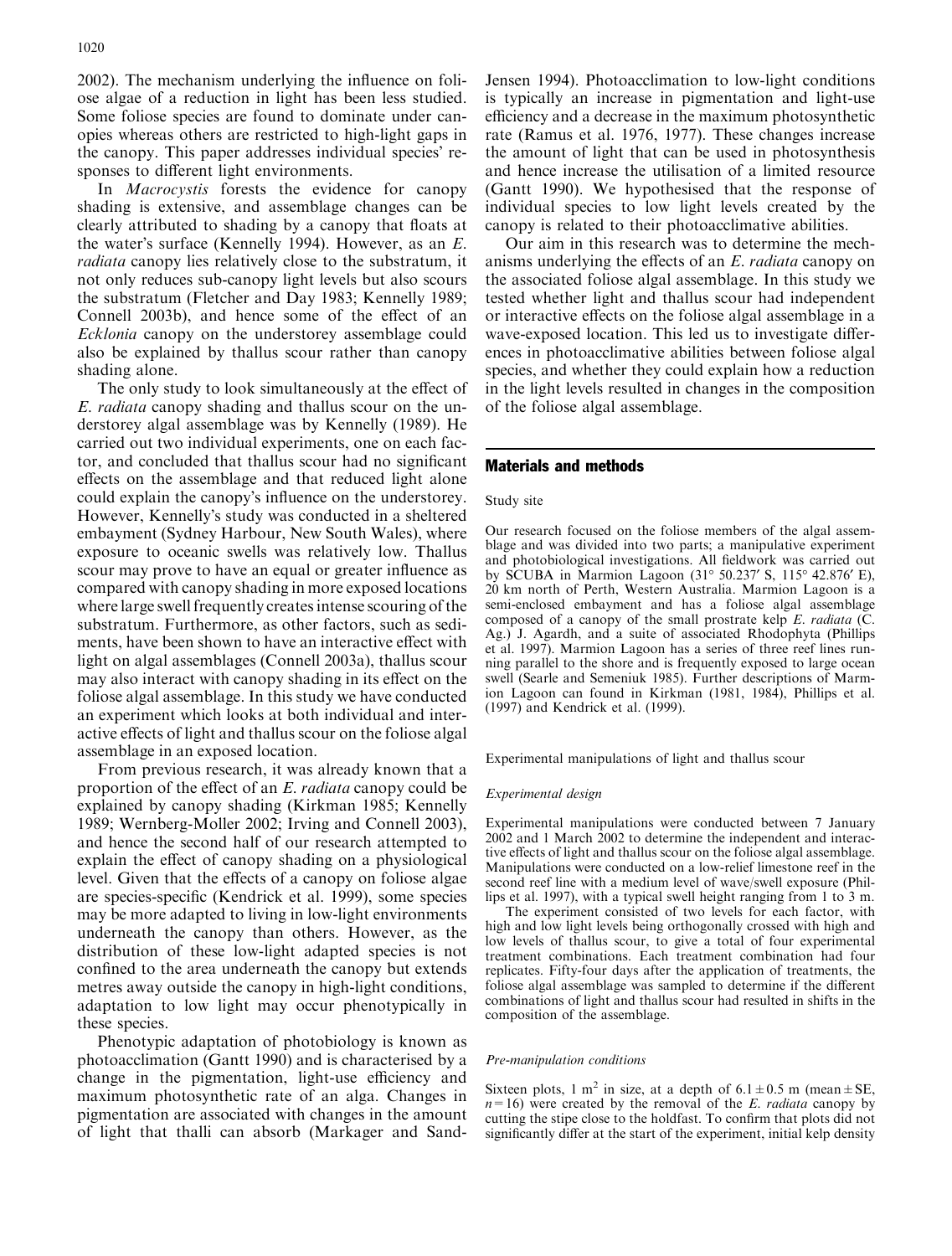and foliose algal assemblage composition was quantified. Kelp density was determined by counting all the adult sporophytes (defined as stage 3 by Kirkman 1981) as they were removed from the plots. Assemblage composition was determined by visual qualitative estimates of the percentage cover of each algal species within the central  $0.25 \text{ m}^2$  of the plots.

Plots did not significantly differ at the start of the experiment in terms of pre-manipulation kelp densities or foliose algal assemblage composition. For kelp density, results for one-way analysis of variance (ANOVA) were as follows: Cochran's  $C=0.482$ ,  $C_{\text{crit}(0.05,4,3)}=0.684, F_{(3,12)}=0.082, P=0.969.$  For assemblage composition, two-way analysis of similarity (ANOSIM) on untransformed data gave the following results:  $R_{\text{light}} = -0.092$ ,  $P_{\text{light}} = 0.797$ ,  $R_{\text{s}\text{corr}}$  = -0.022,  $P_{\text{s}\text{corr}}$  = 0.509). The average pre-manipulation kelp density was  $9.0 \pm 0.640$  kelps m<sup>-2</sup> (mean  $\pm$  SE, n=16). The foliose algal assemblage was typically made up of 20% P. lucida and 5% Rhodymenia sonderi. Quadrats also contained large proportions of sand (20%), ascidians (10%) and encrusting algae (40%).

#### Light manipulations

Light was manipulated by deploying a steel mesh horizontally over each plot. The mesh was  $1 \text{ m}^2$  in size and made of 5 mm steel rods in a  $10\times10$  cm mesh. It was suspended approximately 15–20 cm above the substratum by attaching it to vertical steel rods anchored in each corner of the plot. The mesh was covered with plastic sheeting to manipulate light conditions within the plot. In high-light treatments, the mesh was covered with clear plastic sheeting, while in low-light treatments, dark plastic was used. Three slits each 30 cm long were haphazardly cut into the plastic sheets to allow the penetration of light flecks. The plastic sheeting was cleaned or replaced at least once every 2 weeks to prevent fouling from affecting the light climate. The effectiveness of light manipulation was assessed in an experiment using similar manipulations. It was found that there was no significant difference in light levels between dark plastic and kelp canopy. Similarly there was no difference in light levels between clear plastic and areas devoid of a canopy (Wernberg-Moller 2002).

#### Thallus scour manipulations

Thallus scour was simulated by hanging strips of transparent, heavy-duty PVC plastic sheeting (termed ''tails'') vertically from the steel mesh described above. Tails were made of food grade PVC approximately 35 cm long, 5 cm wide and 2 mm thick and were evenly distributed over the mesh. The tails were haphazardly placed in two orientations so that they scraped over the substratum when swell passed over. The high-scour treatments contained 60 tails and the low-scour treatment had 60 squares of the same PVC to serve as a control for any release of chemicals from the PVC. These squares, measuring  $5\times5\times0.2$  cm, were put into five groups of twelve and distributed evenly throughout the substratum of the plots.

The effectiveness of thallus scour manipulations was tested with clod cards (Muus 1968; Doty 1971). Two cards were randomly deployed per treatment, with three plaster cubes  $[CaSO<sub>4</sub>$  with latex paint (1.5 kg plaster, 300 ml paint, 150 ml water)] on each card. Thallus scour was measured as the average percentage loss of plaster per card under the assumption that differences in plaster loss due to differences in water motion and sediment scour were negligible relative to the amount lost due to thallus scour. The tails proved to be effective in scouring the substratum (For two-way, fixed factor ANOVA, Cochran's  $C=0.617$ ,  $C_{\text{crit}(0.05,4,1)}=0.906$ ;  $F_{\text{light (1)}}=3.573, \quad P_{\text{light}}=0.199; \quad F_{\text{scourt (1)}}=65.092, \quad P_{\text{scourt}}=0.015,$  $F_{\text{interaction (1)}}$ =7.409,  $P_{\text{interaction}}$ =0.113). Plaster lost from clod cards was not significantly affected by light treatments.

#### Sampling and data analysis

To quantify the changes in the foliose algal assemblage at the end of the experiment, all foliose algae within the central  $0.25 \text{ m}^2$  of each plot were harvested. Samples were returned to the laboratory for identification using keys of temperate Australian algae (Womersley 1984, 1987, 1994, 1996, 1998; Huisman and Walker 1990; Huisman 2000). Dry weights of each taxon were determined after drying at  $75^{\circ}$ C for 72 h.

Dry weights of the foliose assemblage from treatment combinations were square-root transformed to reduce asymmetrical influence of the dominant species (Clarke and Gorley 2001), before Bray-Curtis similarities were calculated for each pair of samples and the resulting data matrix was used to generate a non-parametric multidimensional scaling (MDS) plot. A twofactor crossed non-parametric multivariate ANOVA was used to test whether assemblage composition differed significantly between treatment combinations (Anderson 2001). Similarity percentages (SIMPER) analysis was performed on the raw data to determine which species were the primary causes of the pattern observed in the MDS plot.

Species richness, total biomass, dominance (Berger-Parker index) and diversity (Shannon-Wiener index) were calculated for each treatment combination (Magurran 1988). Data were tested for homogeneity of variances using Cochran's C-test before a two-way, fixed-factor ANOVA was performed on each of these variables to determine if there were any significant differences  $(P < 0.05)$ between treatment combinations.

#### Photobiological investigations

## Experimental design

Photobiological investigations were undertaken to determine the extent of photoacclimation in the three species R. sonderi, P. lucida and Chauviniella coriifolia. These species were chosen as they were all Rhodophtya and occurred both under kelp canopies and in gaps between canopies. In addition, these species (R. sonderi in particular) are very common components of the macroalgal assemblage associated with kelps throughout southwestern Australia (Wernberg et al. 2003b) and played a significant role in forming the patterns identified in the manipulative experiment (Table 1).

The photobiological state of these three species was examined in relation to the light climates underneath and outside a kelp canopy by estimating thallus photon absorption, maximum electron transport rate (ETR<sub>max</sub>) and light-limited photosynthetic electron transport rate of light harvesting units  $(\alpha)$ . Causality of the observed patterns in photobiology was inferred from changes in the light use efficiency (quantum yield) of R. sonderi transplanted into the different light climates. R. sonderi was chosen for transplantation because it displayed the greatest change in photobiological state in relation to light climate.

#### Thallus absorption

To test for photoacclimation, 20 specimens each of P. lucida, R. sonderi and C. coriifolia were collected, 10 from underneath and 10 from outside the kelp canopy. Specimens were kept cool and in darkness as they were transported back to the laboratory. Thallus absorption was measured by placing a piece of epiphyte-free thallus from the apical part of the alga between an actinic light source and a light sensor [a diving pulse amplitude modulated (PAM) sensor], and recording the light transmitted through the thallus. Under the assumption that reflection from the thallus surface was negligible, absorption was calculated as:

#### Absorption  $= 1 -$  (transmitted light/ambient light)

Thallus absorption data were tested with a two-way ANOVA using canopy (outside or underneath) and species  $(P \cdot \text{lucida}, R \cdot \text{m}$ sonderi and C. coriifolia) as fixed factors. Variance was found to be heterogeneous with Cochran's C-test (Cochran's  $C=0.480$ ,  $C_{\text{crit}(0.05,6,9)}$ =0.368). Log transformation of the data failed to correct the heterogeneity of variances, so the raw data were used in the analysis (Underwood 1997).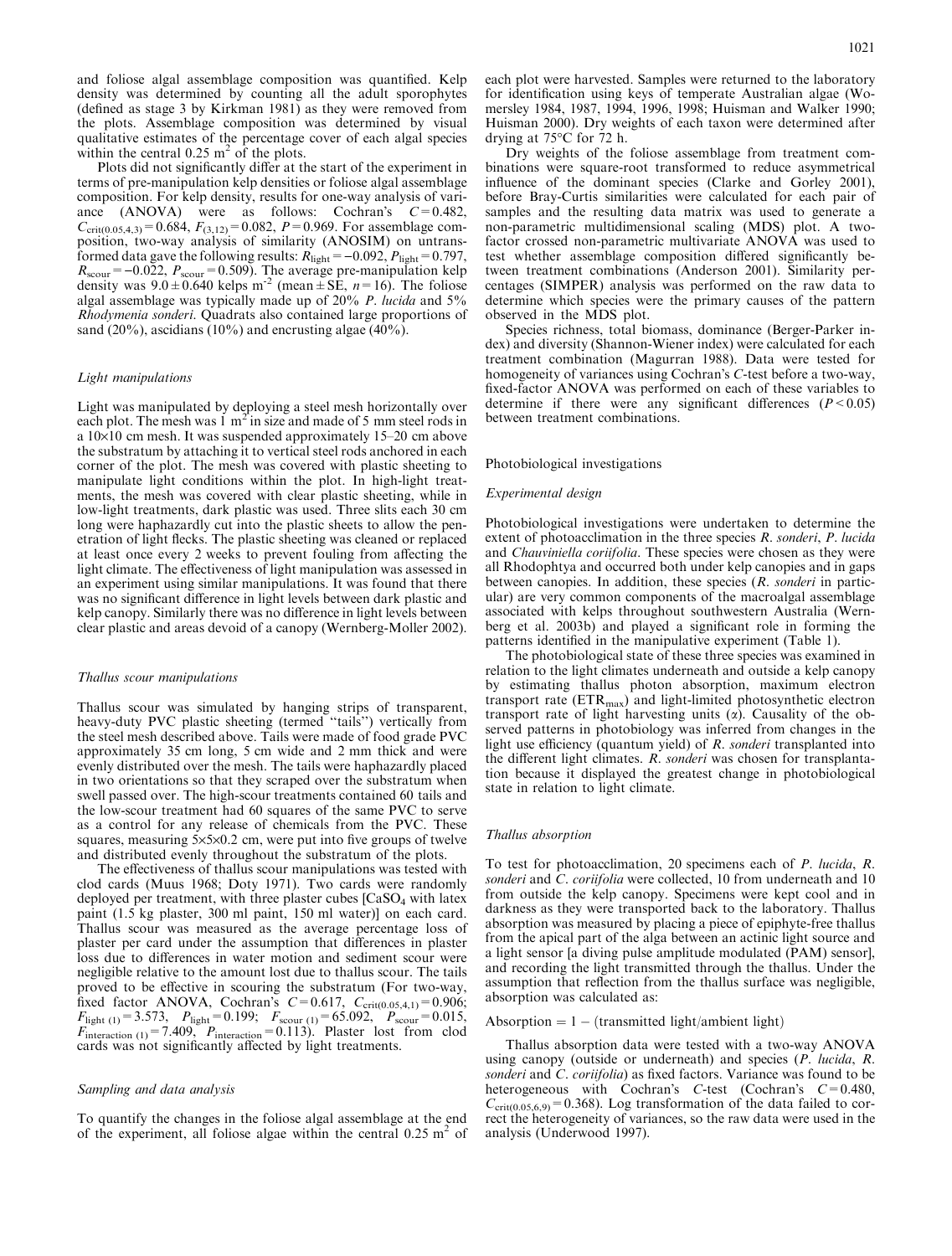Table 1 Similarity percentages (SIMPER) analysis of the foliose algal assemblage at the end of the experiment. Biomass in grams

| <b>Species</b>          | $+$ Light<br><b>Biomass</b> | $-Light$<br><b>Biomass</b> | Diss/SD <sup>a</sup> | Contribution $(\% )$ | $-Light$<br>Change     |
|-------------------------|-----------------------------|----------------------------|----------------------|----------------------|------------------------|
| Pterocladia lucida      | 2.45                        | 7.06                       | 1.45                 | 37.69                | Increased <sup>b</sup> |
| Rhodymenia sonderi      | 2.59                        | 2.61                       | 1.12                 | 15.10                | Increased <sup>b</sup> |
| Rhodopeltis australis   | 0.69                        | 1.51                       | 0.59                 | 12.66                | Increased <sup>b</sup> |
| Ulva spp.               | l.61                        | 0.39                       | 1.26                 | 12.37                | Decreased              |
| Curdiea obesa           | 0.81                        | 0.00                       | 0.64                 | 4.85                 | Decreased              |
| Chauveniella coriifolia | 0.32                        | 0.27                       | 0.91                 | 3.20                 | Decreased <sup>c</sup> |

aDiss/SD denotes dissimilarity divided by standard deviation, and indicates the consistency of the contribution; species are ordered according to decreasing Diss/SD

#### Light curves

To demonstrate the extent of photoacclimation, light curve parameters were determined for P. lucida, R. sonderi and C. coriifolia from underneath and outside the kelp canopy. In order to estimate  $ETR<sub>max</sub>$  and  $\alpha$  for all three species, three rapid light curves (RLC) were generated in situ for each species under high (more than four stipes per  $0.25 \text{ m}^2$ ) and low kelp density (fewer than two stipes per 0.  $25 \text{ m}^2$ ). These densities have been shown to have significantly different light climates (Wernberg-Moller 2002). Tissues sampled were dark-adapted for 10 min before RLCs were taken to allow photosynthetic reaction centres to oxidise. All RLCs were generated in a random order during the late morning (1000–1200 hours) to minimise the influence of diurnal rhythms in photosynthetic performance (Sagert et al. 1997; Hader et al. 2001). Sampling was done during the summer at the site used for the manipulation experiment and was repeated over 3 days (26 February, 5 March and 20 March) using different individuals on each day.

RLCs were measured using an underwater PAM fluorometer [Diving PAM (Walz, Germany)], using standard procedures (Beer and Bjork 2000; Beer et al. 2000, 2001; Franklin and Badger 2001). From preliminary trials, an illumination interval of 30 s was determined as the shortest interval that would generate replicable results. In order to obtain an accurate measurement of light-limited photosynthetic rate, the actinic light intensity was set to achieve approximately five values below the saturating irradiance. Since battery power strongly affects actinic light intensity, the light intensity was re-calibrated after every nine RLC recordings.

RLCs were generated by plotting the electron transport rate (ETR) against the actinic light intensity. ETRs were calculated using the thallus absorption values obtained in the previous investigation. Non-linear curves were fitted using the software MacCurveFit 1.2.2 (Raner 1996), applying the inverse tangential equation of Jassby and Platt (1976):

 $\text{ETR} = (\text{ETR}_{\text{max}}) \times [\tanh(\alpha I / \text{ETR}_{\text{max}})]$ 

where  $I$  is the actinic light intensity.

#### Rhodymenia sonderi transplantation

The dominant foliose alga R. sonderi was transplanted from underneath the canopy to outside the canopy to test for differences in photobiological state. Maximum quantum yield measurements were also made on ten R. sonderi individuals underneath the canopy to characterise the photobiological state of the population before transplantation. Twenty specimens were collected from under the canopy for transplantation with ten specimens transplanted outside the canopy and an additional ten specimens transplanted back underneath the kelp canopy to serve as procedural controls. Specimens were transplanted by detaching a piece of the limestone reef including the alga with a chisel and anchoring it in the appropriate location by fixing it to a dive weight (1.5 kg of lead) with double-sided velcro (''One-wrap 330'').

b Increased abundance under low-light conditions c Decreased abundance under low-light conditions

Yield measurements were made with a Diving PAM after dark adapting the algal tissues for a minimum of 10 min. All measurements were made within 1 h to minimise the influence of diurnal changes in light climate on yield measurements. Ten days after transplantation, a single yield measurement was made in situ on each transplant.

Yield data were analysed with an a priori planned comparison of the before-transplant condition with the procedural control treatment and that group with the experimental treatment, using Scheffe's test  $(Zar 1999)$ . Data were found to have homogeneous variances using Cochran's C-test (Cochran's  $C=0.542$ ,  $C_{\text{crit}(0.05,3,9)} = 0.617$ . Some transplants were lost, reducing the sample size to seven and nine in the control and experimental treatments respectively.

## Results

Manipulations of light and thallus scour

The non-metric MDS plot separated light treatments along the horizontal axis but failed to distinguish between thallus scour treatments (Fig. 1). The non-parametric multivariate ANOVA confirmed that the assemblage composition differed significantly between light treatments but not scour treatments and there was no interaction effect between light and scour (Table 2). Assemblage structure differed between light treatments because of the greater biomass of P. lucida, and R. sonderi and lower biomass of other species such as *Ulva* spp. and C. coriifolia under low-light conditions (Table 1).

Diversity was significantly lower in low-light treatments (Fig. 2a, Table 3). This change in diversity was associated with a significantly higher Berger-Parker index, as P. lucida and R. sonderi dominated in the low-light treatments (Fig. 2b, Table 3). Total biomass and species richness showed no consistent trends and differences between treatment combinations were non-significant.

## Photobiological investigations

## Thallus absorption

Thallus absorption varied significantly among species of foliose algae and between areas with and without a canopy (For two-way, fixed factor ANOVA, Cochran's  $C = 0.480$ ,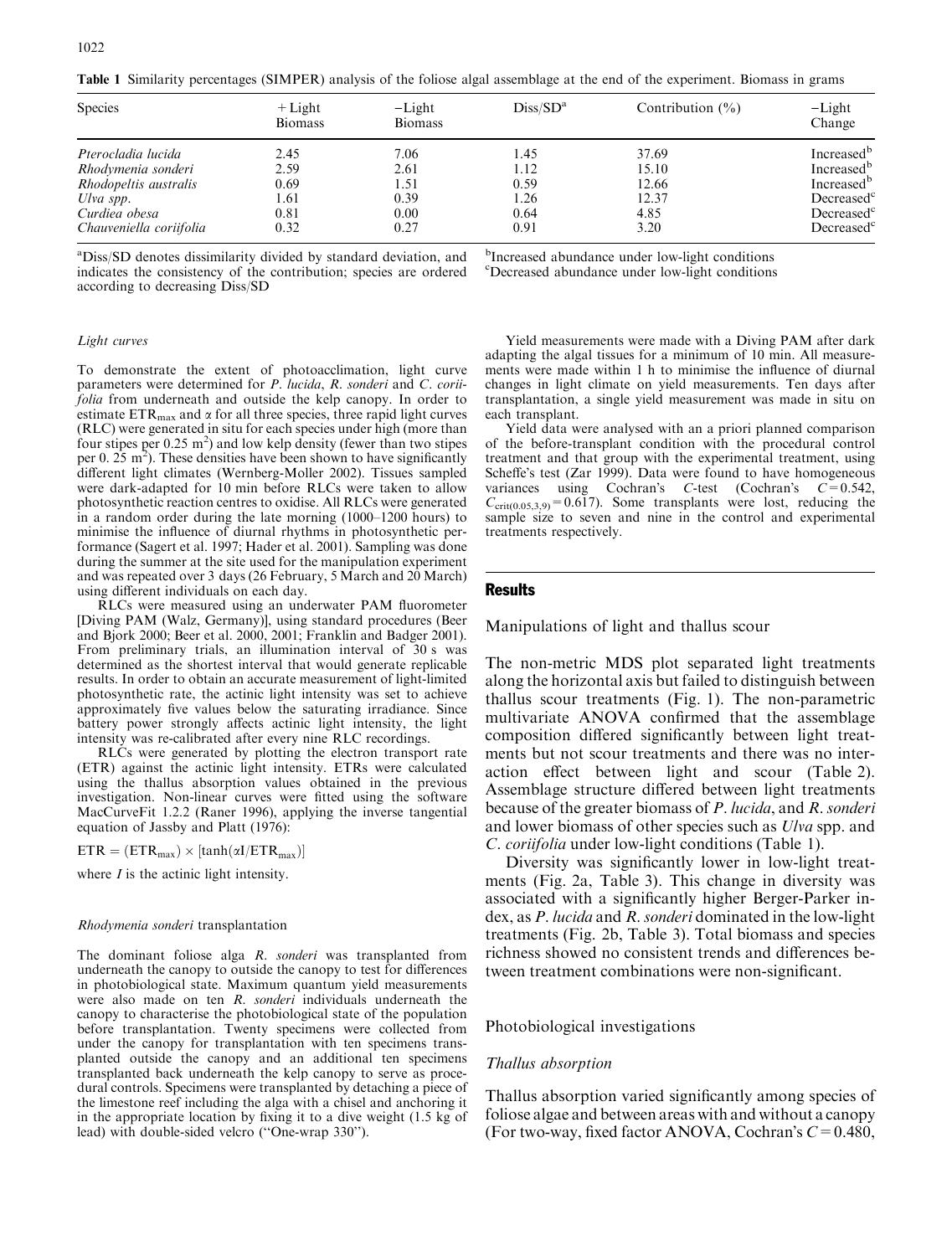Λ  $\circ$  $\circ$ Δ  $\circ$  $\circ$ Δ Fig. 1 Non-metric multidimensional scaling (MDS) ordination of

square-root transformed biomass data of foliose algal assemblage samples (stress=0.13). Open symbols denote high-light treatment, closed symbols denote low light. Circles represent low-scour treatment and triangles represent high scour. Separation of light treatments occurs along the horizontal axis. Axes refer to level of similarity

 $C_{\text{crit}(0.05,6,9)}=0.368; \quad F_{\text{species (2)}}=9.545, \quad P_{\text{species}} > 0.001;$  $F_{\text{canopy (1)}} = 35.501, P_{\text{canopy}} > 0.001; F_{\text{interaction (2)}} = 2.639,$  $P_{\text{interaction}}$  = 0.081). In all three species, thallus absorption was greater in low-light conditions under the canopy than in high-light conditions outside it. The greatest difference in absorption between algae underneath a canopy and in gaps in the canopy was observed in P. lucida, with algae underneath the kelp canopy absorbing 11% more of the incidental light than their counterparts in the open patch. For R. sonderi and C. coriifolia, the difference in thallus absorption was 5% and 7% respectively (Fig. 3).

# Light curves

All three species had higher  $ETR<sub>max</sub>$  values for individuals in high-light conditions under a sparse canopy than for those in dark conditions under a dense canopy

Table 2 Two-way, fixed factor (light, scour) non-parametric multivariate analysis of variance (ANOVA) of Bray-Curtis dissimilarity of square-root transformed foliose algal assemblage data at the end of the experiment

|             | df | Mean square | <i>F</i> ratio |              |
|-------------|----|-------------|----------------|--------------|
| Light       |    | 4,151       | 3.623          | ${}_{0.001}$ |
| Scour       |    | 1,030       | 0.899          | 0.527        |
| Scour×Light |    | 1,248       | 1.089          | 0.370        |
| Error       | 12 | 1,145       |                |              |



2

blage in treatment combinations. B Dominance (Berger-Parker index) of the foliose assemblage in treatment combinations. Values shown are means  $\pm$  SE,  $n=4$ . *L* denotes light, *Sc* denotes thallus scour, + indicates a high level of a factor, - indicates a low level of a factor. Horizontal lines refer to treatments which are not significantly different at  $P=0.05$ 

(Fig. 4) except for C. coriifolia on 5 March. On the last two sample dates, differences in  $ETR<sub>max</sub>$  were greater for R. sonderi and P. lucida than for C. coriifolia. For all

Table 3 Two-way, fixed factor (light, scour) ANOVA for the Shannon-Wiener diversity index of assemblage samples (Cochran's  $C=0.320$ ,  $C_{\text{crit}(0.05,4,3)}=0.684$ ) and the two-way, fixed factor (light, scour) ANOVA for the Berger-Parker dominance index (Cochran's $C=0.453$ ,  $C_{\text{crit}(0.05,4,3)}=0.684$ )

| df | Mean<br>square | $F$ ratio                                                           | P     |
|----|----------------|---------------------------------------------------------------------|-------|
|    |                |                                                                     |       |
|    | 0.674          | 5.741                                                               | 0.034 |
|    | 0.028          | 0.236                                                               | 0.636 |
|    | 0.027          | 0.231                                                               | 0.64  |
| 12 | 0.177          |                                                                     |       |
|    |                |                                                                     |       |
|    | 0.206          | 9.819                                                               | 0.009 |
|    | ${}_{0.001}$   | 0.001                                                               | 0.974 |
|    | 0.190          | 0.908                                                               | 0.359 |
| 12 | 0.021          |                                                                     |       |
|    |                | Diversity (Shannon-Wiener index)<br>Dominance (Berger-Parker index) |       |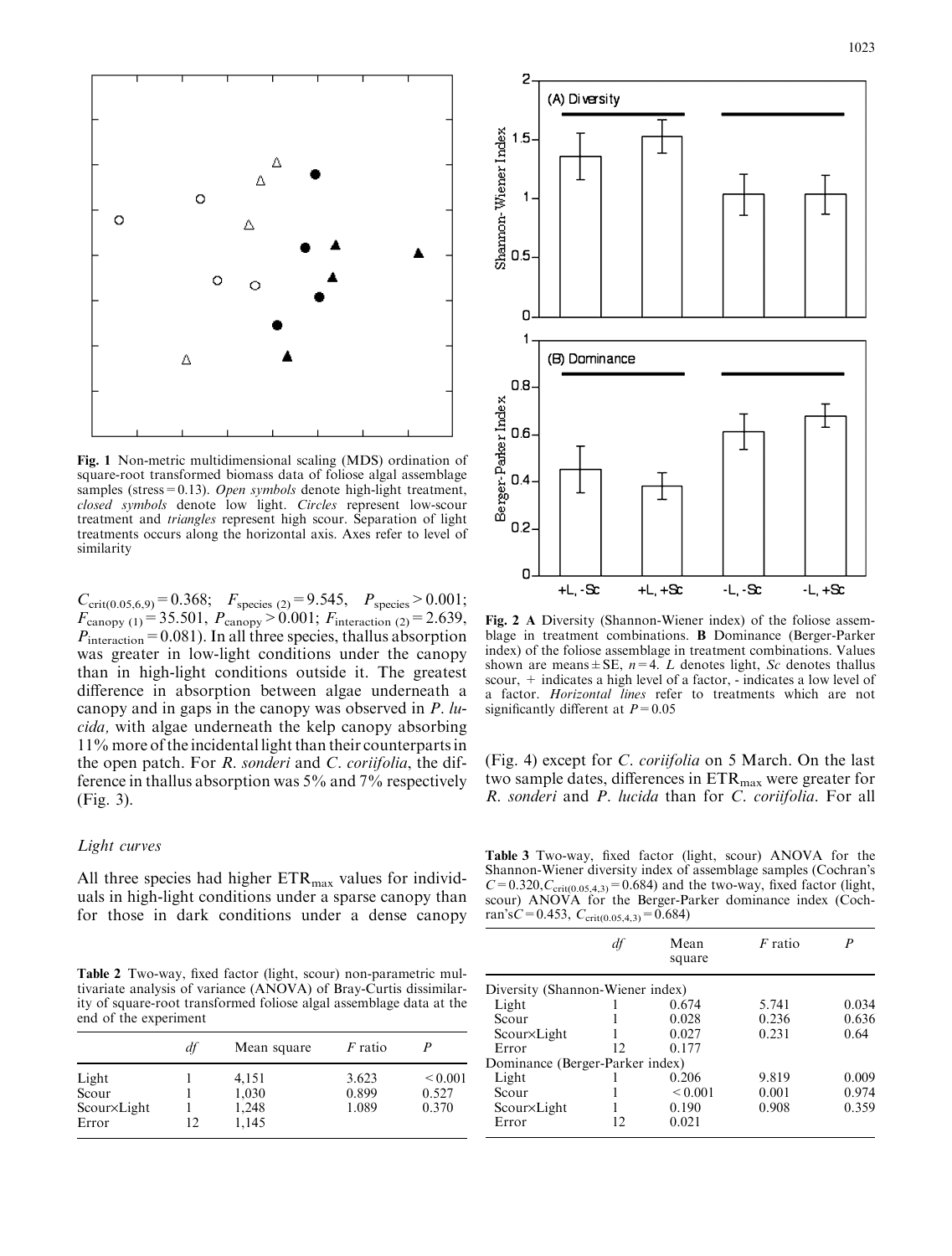

Fig. 3 Thallus absorption of Rhodymenia sonderi, Pterocladia lucida and Chauviniella coriifolia underneath (shaded columns) and outside (unshaded columns) an Ecklonia radiata kelp canopy. Values shown are means  $\pm$  SE,  $n=10$ , except for C. coriifolia outside the canopy where  $n=7$ 

species there were no significant differences in  $\alpha$  except on 5 March for P. lucida and on 20 March for R. sonderi.

## Rhodymenia sonderi transplantation

There was a significant change in the photobiological state of R. sonderi when transplanted from underneath

Fig. 4 Photosynthetic parameters for R. sonderi, P. lucida and C. coriifolia. Maximum electron transport rate  $(ETR<sub>max</sub>)$  estimates appear in the upper row and light-limited photosynthetic electron transport rate  $(\alpha)$  estimates appear in the *lower row*. Note the different scales for  $ETR_{max}$  and  $\alpha$  graphs. High canopy densities (more than four stipes per  $0.25 \text{m}^2$ ) are represented by shaded *columns*. Low canopy densities (fewer than two stipes per  $0.25$ m<sup>2</sup>) are represented by unshaded columns. Columns are paired according to sample date, chronologically ordered from left to right. Error  $bars \pm 1$  SE

to outside a kelp canopy. After transplantation, R. sonderi in the control treatment had a yield of  $0.408 \pm 0.012$  (mean  $\pm$  SE, n = 7) which was not significantly different from the yield of  $0.460 \pm 0.026$ (mean  $\pm$  SE,  $n=10$ ) in algae before transplantation  $(P=0.05, S_\alpha=2.987, S=1.551)$ . The transplants placed outside the canopy had a significantly lower mean yield of  $0.330 \pm 0.021$  (mean  $\pm$  SE,  $n=9$ ;  $P=0.05$ ,  $S_\alpha = 2.987$ ,  $S=3.51$ ).

# **Discussion**

#### **Overview**

Our goal was to explore what mechanisms allowed an E. radiata canopy to influence its associated foliose algal assemblage. We tested whether light and thallus scour, in a wave exposed location, had independent and/or interactive effects on the foliose algal assemblage. We also investigated whether differences in the photoacclimative capacity between foliose species could explain how a reduction in the light levels results in changes in the composition of the foliose algal assemblage. Modification of light, but not thallus scour, resulted in a significant change in the species composition of the foliose algal assemblage. Reduced light levels were associated with a shift in assemblage composition, with greater dominance (as biomass) of P. lucida and R. sonderi under those conditions. Photobiological investigations into the three common foliose red algae, P. lucida, R. sonderi and C. coriifolia, indicated that they all photoacclimated under low-light conditions. We conclude that P. lucida and R. sonderi are able to dominate in low light found under a kelp canopy due to superior ability to photoacclimate. Other species such as C. coriifolia show reduced abundance in low-light environments, presumably due to inferior photoacclimative ability.

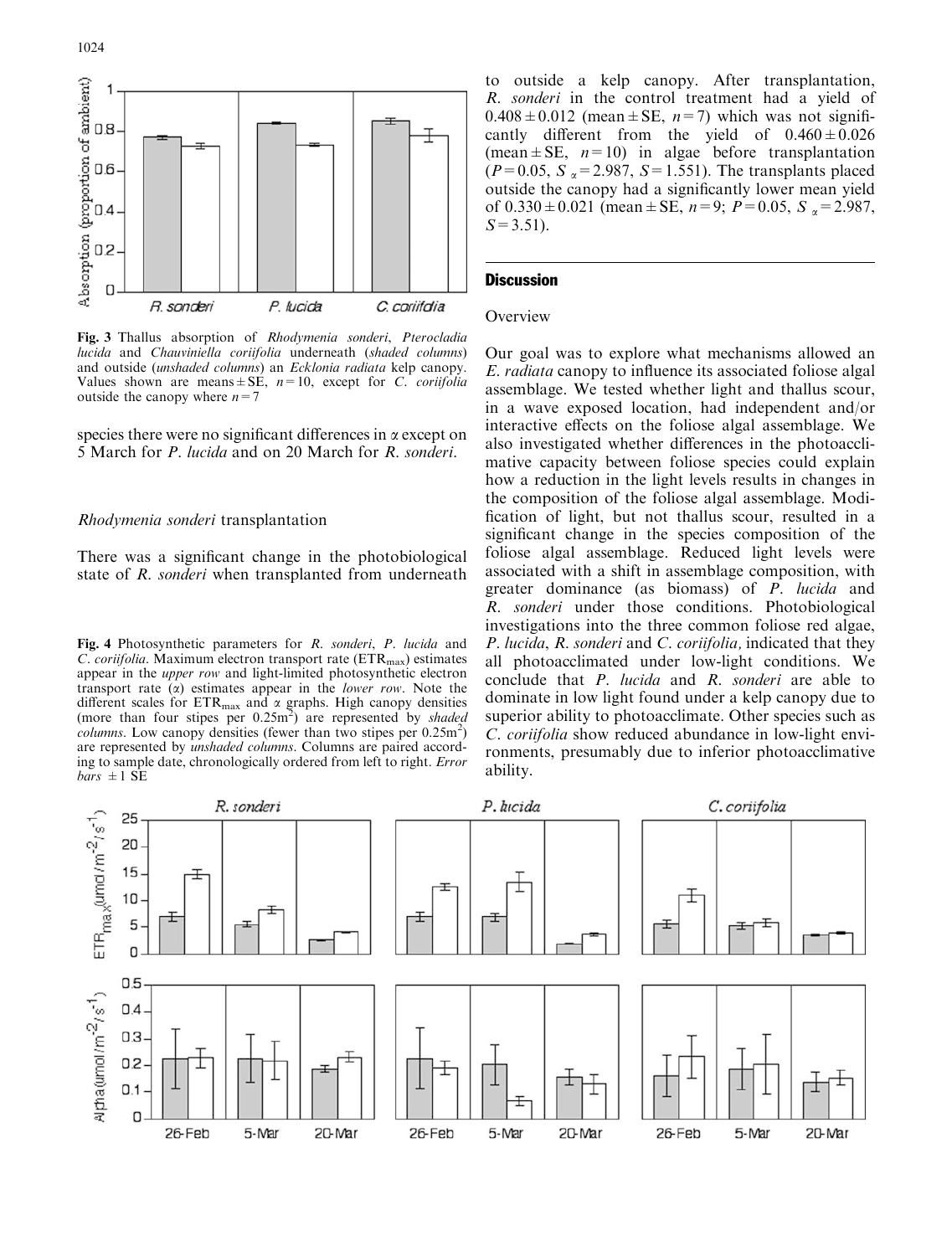In our experiment, light was found to be a significant factor in structuring the foliose algal assemblage. This is consistent with a large body of research from both E. radiata kelp beds of Australia and kelp forests in California (Pearse and Hines 1979; Dayton et al. 1984; Kennelly 1989; Wernberg-Moller 2002; Connell 2003a). It confirms that canopy shading is an important mechanism by which the kelp canopy influences the foliose algal assemblage in Marmion Lagoon.

In this experiment the composition of the foliose algal assemblage was not significantly affected by thallus scour. In spite of the differences in experimental design and exposure, our results are in general agreement with those of Kennelly (1989) who concluded that thallus scour was not an important influence on the algal assemblages in New South Wales. Although thallus scour was found not to play a significant role in determining the composition of the foliose algal assemblage in our experiment, it may exert more influence in other times and places. Thallus scour may play an important role in disturbing the foliose assemblage during such times as winter storms, when rough sea conditions increases the intensity of scouring (Kennelly 1989; Kiirikki 1996). Thus thallus scour may be better described as a ''pulse'' disturbance (Bender et al. 1984), which occurs at one point in time at semi-random intervals, than as a ''press'' disturbance, which operates constantly year-round.

The structure of the kelps may dictate whether thallus scour plays a role in structuring the foliose algal assemblage. Given that thallus scour decreases with stipe length in E. radiata (Kennelly 1989), it may be a less important factor in locations where a canopy of stipitate E. radiata exists, such as in New Zealand (Novaczek 1981). However, due to the high variability in kelp morphology at the local scale (Wernberg et al. 2003a), it may be that thallus scour has a highly localised and hence highly variable effect on the understorey assemblage.

Thallus scour may play an important indirect role in structuring the foliose algal assemblage by modifying the distribution and activity of invertebrates (Velimirov and Griffiths 1979; Konar 2000; Gagnon et al. 2003; Konar and Estes 2003; Connell 2003b). If thallus scour reduces the presence of sessile invertebrates underneath the canopy, this may leave more primary space to be occupied by foliose algae; however if thallus scour reduces the distribution or feeding activities of mobile invertebrates grazers such as sea urchins, then this effect may be more related to the recruitment of the kelp population than to the species composition of the foliose algal assemblage.

## Photobiology

The differences in light climates underneath and outside the E. radiata canopy had a significant influence on the photobiological state of R. sonderi, P. lucida and C. coriifolia. The differences in  $ETR<sub>max</sub>$  and thallus

absorption were consistent with photoacclimation in these species. Greater thallus absorption under low-light conditions confirmed visual evidence that the algae under the canopy had increased their pigmentation to capture more light. The changes in  $ETR<sub>max</sub>$ , but not  $\alpha$ , at low light levels suggests that these algae photoacclimate by increasing the number of photosynthetic units of a fixed size (Ramus 1981). A lower yield in the *R. sonderi* transplants suggest that the differences seen in the previous two investigations were directly related to canopy shading because a high yield under the canopy indicates a high light-use efficiency, which is reduced when transplanted outside the canopy. The rapid change in yield associated with the transplantation seen in this investigation is consistent with the rapid photoacclimation of Pterygophora californica following canopy removal (Watanabe et al. 1992).

The photoacclimation demonstrated by R. sonderi, Pterocladia lucida and C. coriifolia has also been observed in *Ulva lactuca* (Mishkind and Mauzerall 1980; Sand-Jensen 1988). By photoacclimating, the relative proportion of ambient light captured is increased, compensating for the overall reduction in light levels while still maintaining productivity (Gantt 1990). Shadeadapted Botryocladia pseudodichotoma in California have been found to be more productive than their sunadapted counterparts (Heine 1983). In Marmion Lagoon, other algae such as E. radiata recruits, which are also found underneath the canopy (Kirkman 1981), may also photoacclimate sufficiently to maintain net carbon gains under low-light conditions.

There may be differences in the ability of different species of foliose algae to photoacclimate. In our investigations we found that P. lucida and R. sonderi photoacclimated more than C. coriifolia. Direct comparisons of the ability of different algal species to photoacclimate have rarely been reported, but differences in photoacclimative ability have been observed in red and green algae from different water depths and in response to seasonal changes in light climate (King and Schramm 1976; Ramus et al. 1976). Kuhl et al. (2001) found differences in the light adaptation index,  $E_{k}$ , in three arctic brown algae. U. lactuca and Porphyra umbilicalis have also been found to photoacclimate in different ways, with the former increasing the number of photosynthetic units and the latter increasing the size of the photosynthetic units (Mishkind and Manuzerall 1980).

Differences in photoacclimative ability may provide a possible physiological explanation of the patterns observed in the manipulative experiment of this study and the species-specific canopy effects observed by Kendrick et al. (1999) and Wernberg-Moller (2002). The absence of some species in low-light conditions underneath the canopy may be due to their poor ability to photoacclimate, which translates into a poor tolerance of the lowlight conditions. For example, of the three species investigated here, C. coriifolia photoacclimated the least and occurred in the lowest biomass under low-light conditions. The superior ability of Pterocladia lucida and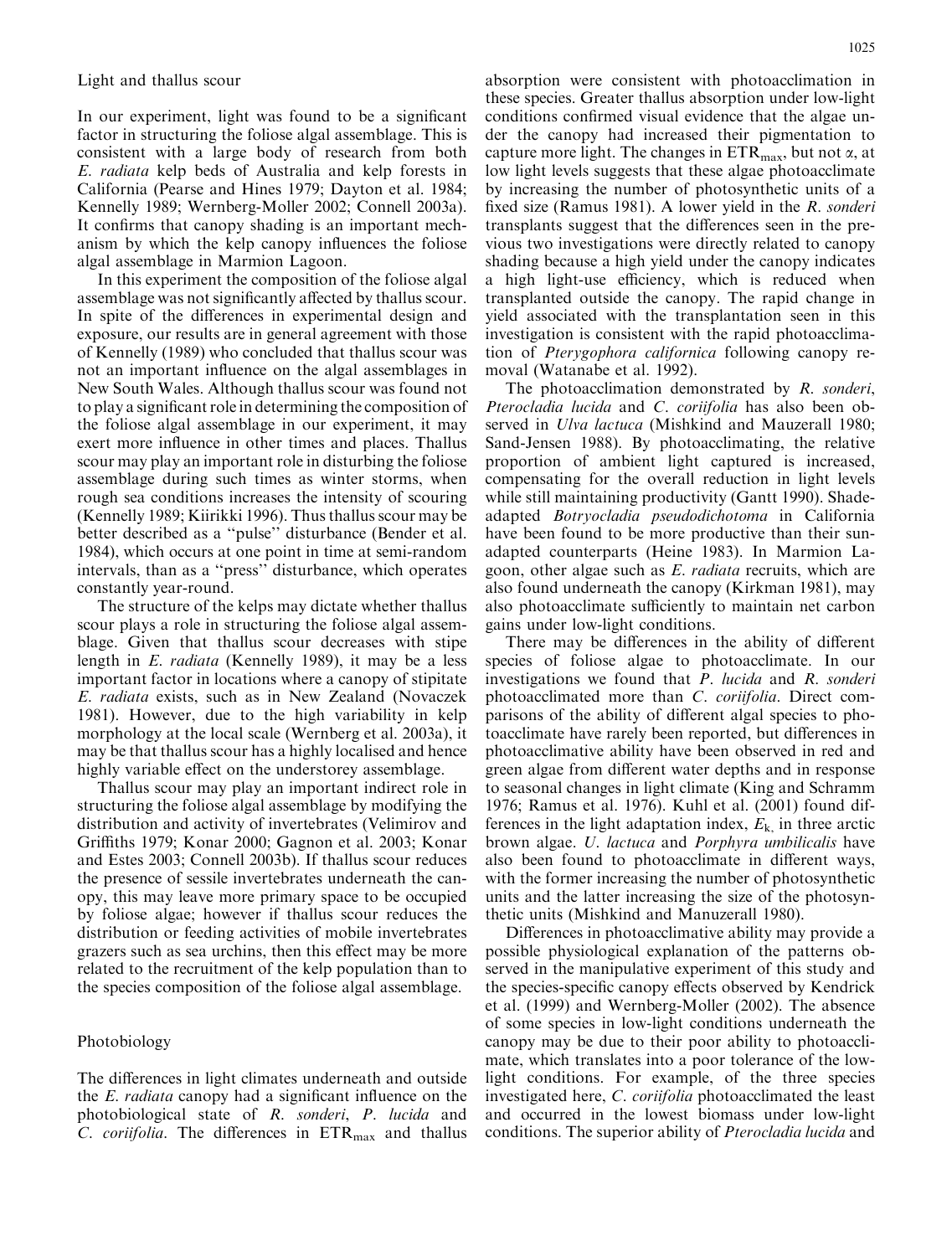R. sonderi to photoacclimate may provide them with a competitive advantage in low-light environments (Carpenter 1990), possibly explaining their dominance of the assemblage under those conditions. The superior ability of R. sonderi and P. lucida to photoacclimate may also go some way to explain their high abundances in several otherwise biogeographically distinct kelp-associated algal assemblages along the southwestern coast of Australia (Wernberg et al. 2003b).

Overall, we conclude that E. radiata canopies in Marmion Lagoon primarily influence the foliose assemblage by modification of the light environment. Differences in the ability of individual species of foliose algae to photoacclimate offer a possible explanation as to how modification of light levels by a canopy of the small kelp, *E. radiata*, results in changes in species composition and abundances of members of the macroalgal assemblage.

Acknowledgements For their assistance, we thank A. Smit, M. Vanderklift, D. Gull, N. Harman, S. Whalan, F. Tomàs Nash and M. Kleczkowski. We also thank two anonymous reviewers whose comments greatly improved our manuscript. Financial support was provided through a small Australian Research Council grant to G. Kendrick and a BSc (Honours) grant to B. Toohey from the Schools of Plant and Animal Biology, University of Western Australia. We declare that the experiments described in this manuscript comply with the current laws of Australia.

## References

- Anderson MJ (2001) A new method for non-parametric multivariate analysis of variance. Austr Ecol 26:32–45
- Beer S, Bjork M (2000) Measuring rates of photosynthesis of two tropical seagrasses by pulse amplitude modulated (PAM) fluorometry. Aquat Bot 66:69–76
- Beer S, Larsson C, Poryan O, Axelsson L (2000) Photosynthetic rates of Ulva (Chlorophyta) measured by pulse amplitude modulated (PAM) fluorometry. Eur J Phycol 35:69–74
- Beer S, Biork M, Gademann R, Ralph P (2001) Measurement of photosynthetic rates in seagrasses. In: Short FT, Coles RG, Short CA (eds) Global seagrass research methods. Elsevier, Amsterdam, pp 190–198
- Bender EA, Case TJ, Gilpin ME (1984) Perturbation experiments in community ecology: theory and practice. Ecology 65:1–13
- Carpenter RC (1990) Competition among marine macroalgae: a physiological perspective. J Phycol 26:6–12
- Clarke KR, Gorley RN (2001) Primer v5: user manual/tutorial. PRIMER-E, Plymouth, UK
- Connell SD (2003a) The monopolization of understorey habitat by subtidal encrusting coralline algae: a test of the combined effects of canopy-mediated light and sedimentation. Mar Biol 142:1065–1071
- Connell SD (2003b) Negative effects overpower the positive of kelp to exclude invertebrates from the understorey community. Oecologia (in press)
- Cowen RK, Agegian CR, Foster MS (1982) The maintenance of community structure in a central California giant kelp forest. J Exp Mar Biol Ecol 64:189–201
- Dayton PK, Currie V, Gerrodette T, Keller BD, Rosenthal R, Ven Tresca D (1984) Patch dynamics and stability of some California kelp communities. Ecol Monogr 54:253–289
- Dayton PK, Tegner MJ, Parnell PE, Edwards PB (1992) Temporal and spatial patterns of disturbance and recovery in kelp forest community. Ecol Monogr 62:421–445
- Doty MS (1971) Measurement of water movement in reference to benthic algal growth. Bot Mar XIV:32–35
- Fletcher WJ, Day RW (1983) The distribution of epifauna on Ecklonia radiata (C. Agardh) J. Agardh and the effect of disturbance. J Exp Mar Biol Ecol 71:205–220
- Franklin LA, Badger MR (2001) A comparison of photosynthetic electron transport rates in macroalgae measured by pulse amplitude modulated chlorophyll fluorometry and mass spectrometry. J Phycol 37:756–767
- Gagnon P, Himmelman JH, Johnson LE (2003) Algal colonization in urchin barrens: defense by association during recruitment of the brown alga Agarum cribrosum. J Exp Mar Biol Ecol 290:179–196
- Gantt E (1990) Pigmentation and photoacclimation. In: Cole KM, Sheath RG (eds) Biology of red algae. Cambridge University Press, Cambridge, pp 203–219
- Hader DP, Porst M, Lebert M (2001) Photoinhibition in common Atlantic macroalgae measured on site in Gran Canaria. Helgol Mar Res 55:67–76
- Hawkins SJ, Harkin E (1985) Preliminary canopy removal experiments in algal dominated communities low on the shore and in the shallow subtidal on the Isle of Man. Bot Mar XXVIII:223–230
- Heine JN (1983) Seasonal productivity of two red algae in a central California kelp forest. J Phycol 19:146–152
- Huisman JM (2000) Marine plants of Australia. University of Western Australia Press, Perth
- Huisman JM, Walker DI (1990) A catalogue of marine plants of Rottnest Island, Western Australia, with notes on their distribution and biogeography. Kingia 1:349–459
- Irving AD, Connell SD (2003) Sedimentation and light penetration interact to maintain heterogeneity of subtidal habitats: algal vs invertebrate dominated assemblages. Phycologia (in press)
- Jassby AD, Platt T (1976) Mathematical formulation of the relationship between photosynthesis and light for phytoplankton. Limnol Oceanogr 21:540–547
- Kendrick GA, Lavery PS , Phillips JC (1999) Influence of Ecklonia radiata kelp canopy on structure of macro-algal assemblages in Marmion Lagoon, Western Australia. Hydrobiologia 399:275– 283
- Kendrick GA, Harvey E, Wernberg T, Harman N, Goldberg N (2003) The role of disturbance in maintaining diversity of benthic macroalgal assemblages in southern Australia. Jpn J Phycol (Sorui) [Suppl] (in press)
- Kennelly SJ (1987a) Physical disturbances in an Australian kelp community. I. Temporal effects. Mar Ecol Prog Ser 40:145–153
- Kennelly SJ (1987b) Physical disturbance in an Australian kelp community. II. Effects on understorey species due to differences in kelp cover. Mar Ecol Prog Ser 40:155–165
- Kennelly SJ (1989) Effects of kelp canopies on understory species due to shade and scour. Mar Ecol Prog Ser 50:215–224
- Kennelly SJ (1994) Kelp beds. In: Underwood AJ, Chapman MG (eds) Coastal marine ecology of temperate Australia. New South Wales University Press, Kensington, pp 106–120
- Kiirikki M (1996) Experimental evidence that Fucus vesiculosus (Phaeophyta) controls filamentous algae by means of the whiplash effect. Eur J Phycol 31:61–66
- King RJ, Schramm W (1976) Photosynthetic rates of benthic marine algae in relation to light intensity and seasonal variations. Mar Biol 37:215–222
- Kirkman H (1981) The first year in the life history and the survival of juvenile marine macrophyte, Ecklonia radiata (Turn.) J. Agardh. J Exp Mar Biol Ecol 55:243–254
- Kirkman H (1984) Standing stock and production of Ecklonia radiata (C. Ag.) J. Agardh. J Exp Mar Biol Ecol 76:119–130
- Kirkman H (1985) Growth, density and biomass of Ecklonia radiata at different depths and growth under artificial shading off Perth, Western Australia. Aust J Mar Freshw Res 40:169–197
- Konar B (2000) Seasonal inhibitory effects of marine plants on sea urchins: structuring communities the algal way. Oecologia 125:208–217
- Konar B, Estes JA (2003) The stability of boundary regions between kelp beds and deforested areas. Ecology 84:174–185